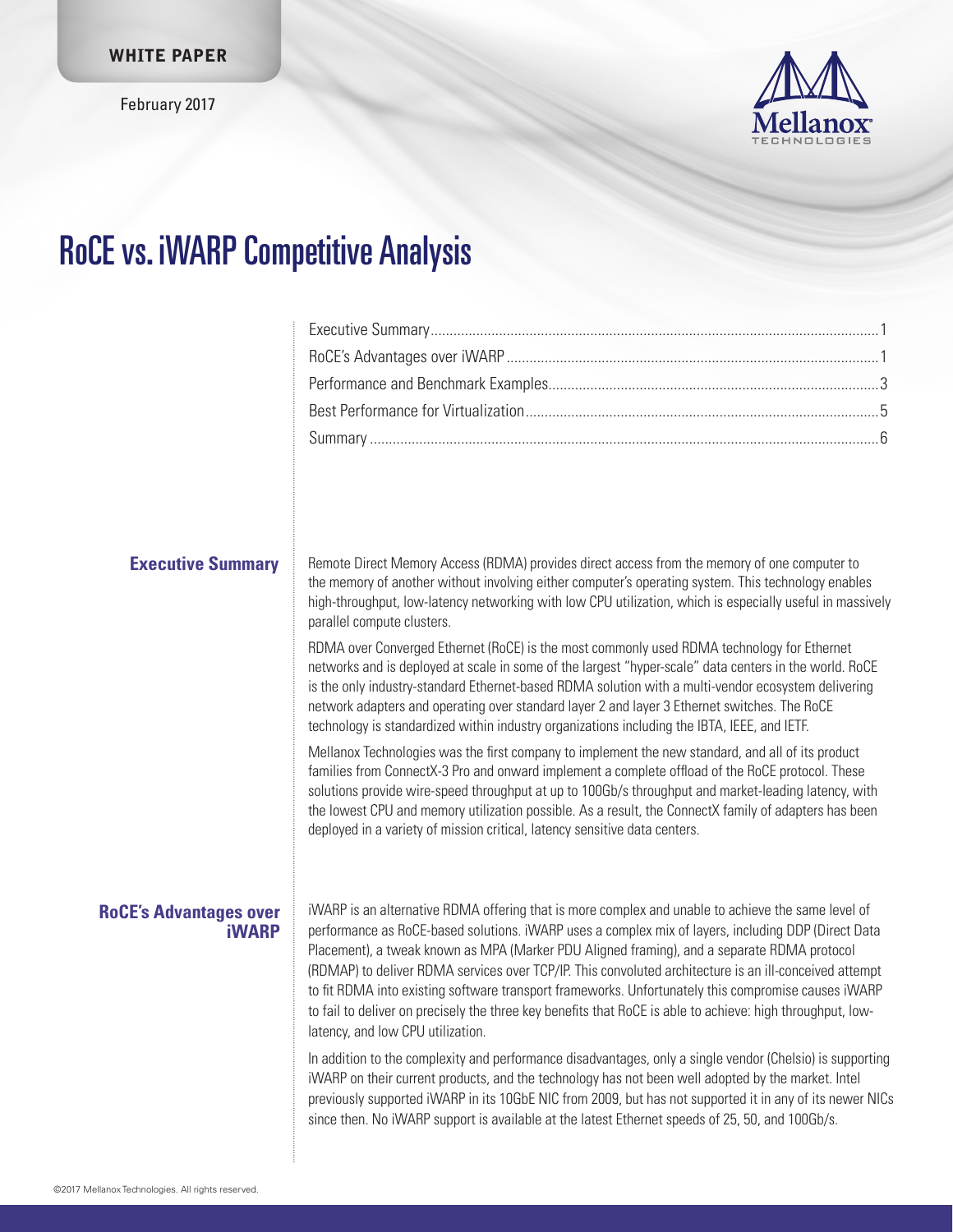iWARP is designed to work over the existing TCP transport, and is essentially an attempt to patch up existing LAN/WAN networks. The Ethernet data link delivers best effort service, relying on the TCP layer to deliver reliable services. The need to support existing IP networks, including wide area networks, requires coverage of a larger set of boundary conditions with respect to congestion handling, scaling, and error handling, causing inefficiency in hardware offload of the RDMA and associated transport operations. RoCE, on the other hand, is a purpose-built RDMA transport protocol for Ethernet, not as a patch to be used on top of existing TCP/IP protocols.



*Figure 1. iWARP's complex network layers vs. RoCE's simpler model*

Because TCP is connection-based, it must use reliable transport. iWARP, therefore, only supports reliable connected transport service, whch also means that is is not an appropriate platform for multicast. RoCE offers a variety of transport services, including reliable connected, unreliable datagram, and others, and enables user-level multicast capability.

iWARP traffic also cannot be easily managed and optimized in the fabric itself, leading to inefficiency in deployments. It does not provide a way to detect RDMA traffic at or below the transport layer, for example within the fabric itself. Sharing of TCP's port space by iWARP makes using flow management impossible, since the port alone cannot identify whether the message carries RDMA or traditional TCP. iWARP shares the protocol number space with legacy TCP traffic, so context (state) is required to determine that a packet is iWARP. Typically, this context may not fit in the NIC's on-chip memory, which results in much more complexity and therefore longer time in traffic demultiplexing. This also occurs in the switches and routers of the fabric, where there is no such state available.

In contrast, a packet can be identified as RoCE simply by looking at its UDP destination port field. If the value matches the IANA assigned port for RoCE then the packet is RoCE. This stateless traffic identification allows for quick and early demultiplexing of traffic in a converged NIC implementation, and enables capabilities such as switch or fabric monitoring and access control lists (ACLs) for improved traffic flow analysis and management.

Similarly, because iWARP shares port space with the legacy TCP stack, it also faces challenges integrating with OS stacks. RoCE, on the other hand, offers full OS stack integration.

These challenges limit the cost-effectiveness and deployability of iWARP products, especially in comparison to RoCE.

RoCE includes IP and UDP headers in the packet encapsulation, meaning that RoCE can be used across both L2 and L3 networks. This enables layer 3 routing, which brings RDMA to networks with multiple subnets.

"Resilient RoCE" enables running RoCE on Lossy fabrics, which do not enable Flow Control or Priority Flow Control. RoCE's advanced hardware mechanisms deliver RDMA performance on lossy networks on par with that of lossless networks.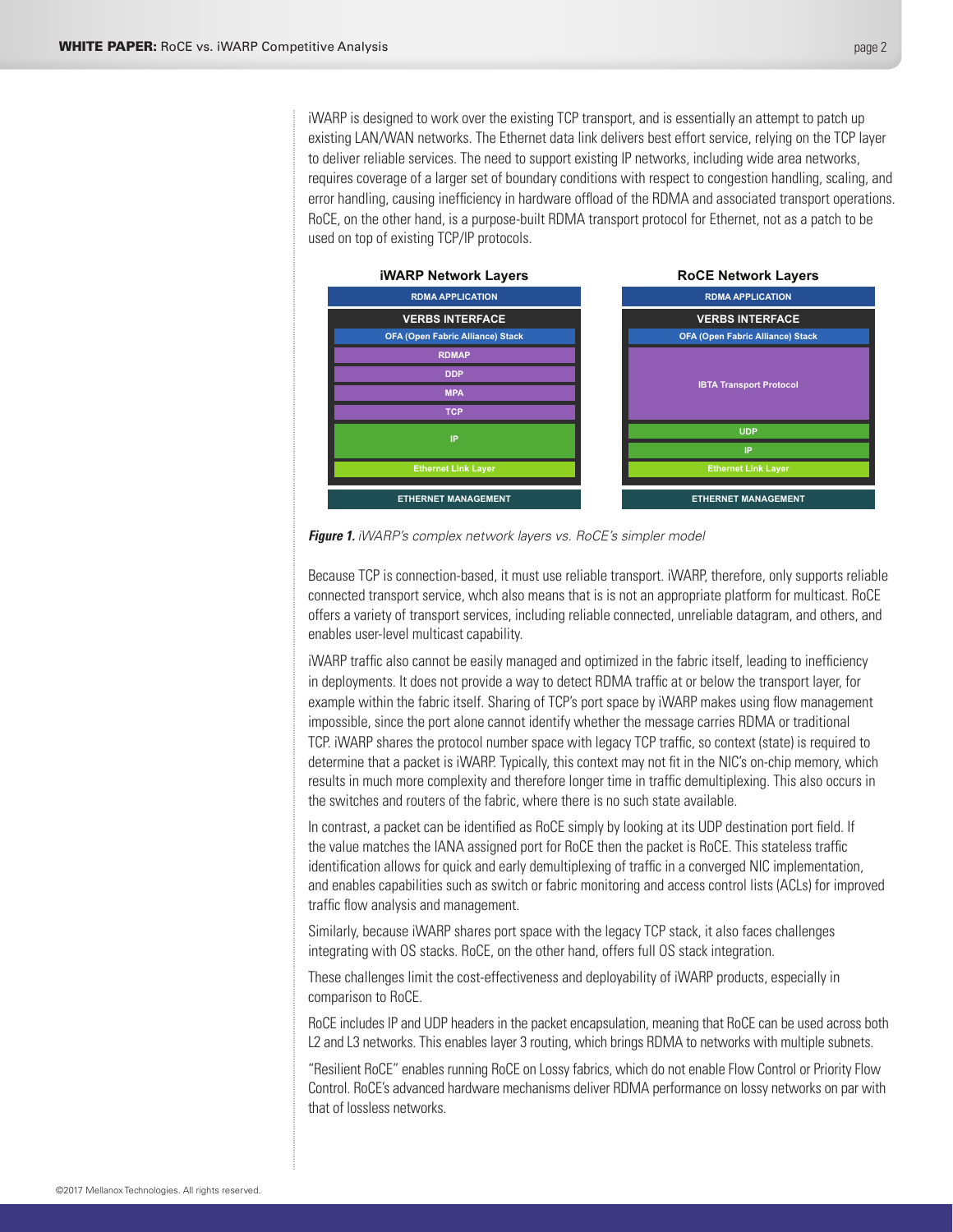<span id="page-2-0"></span>

#### *Figure 2. Soft-RoCE Architecture*

Finally, by deploying Soft-ROCE (Figure 2), the implementation of RoCE via software, RoCE can be expanded to devices that do not natively support RoCE in hardware. This enables greater flexibility in leveraging RoCE's benefits in the Data Center.

# **Performance and Benchmark Examples**

EDC latency-sensitive applications such as Hadoop for real-time data analysis are cornerstones of competitiveness for Web2.0 and Big Data providers. Such platforms can benefit from Mellanox's ConnectX-3 Pro, as its RoCE solution delivers extremely low latencies on Ethernet while scaling to handle millions of messages per second.

Benchmarks comparing the performance of Chelsio's T5 and T6 messaging applications running over 25, 40, and 100Gb Ethernet iWARP against the ConnectX-3 Pro with RoCE shows that RoCE consistently deliver messages significantly faster than iWARP (Figure 3).



*Figure 3. 25, 40, and 100Gb Ethernet Latency Benchmarks*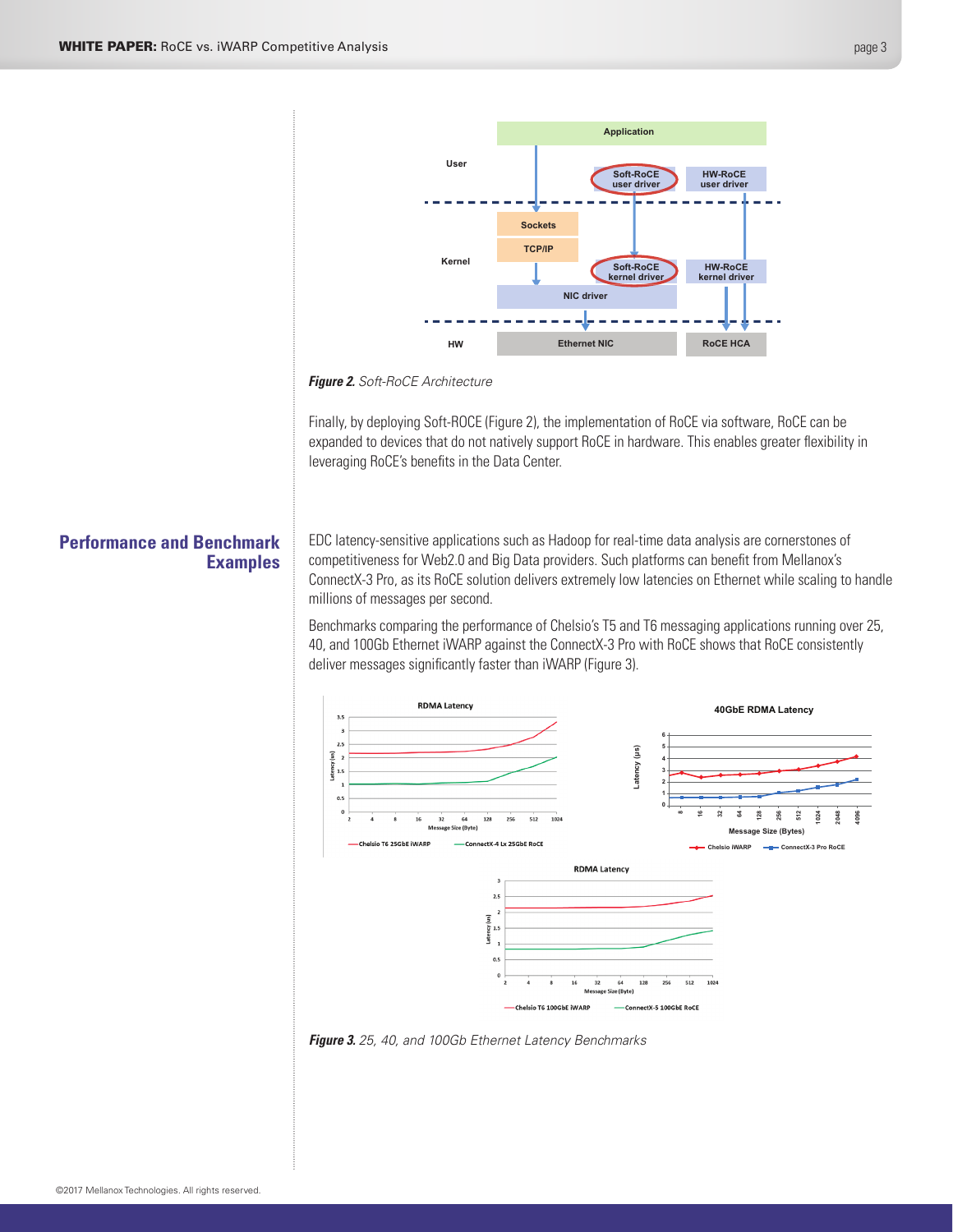When measuring ConnectX-3's RoCE latency against Intel's NetEffect 020 iWARP, the results are even more impressive. At 10Gb, RoCE showed an 86% improvement using RoCE at 64B message size, and a 64% improvement at 2048B (Figure 4).

| <b>Message Size</b><br>(Bytes) | NetEffect 020<br><b>iWARP</b> | ConnectX-3<br>10GbE RoCE | ConnectX-3<br>40GbE RoCE |
|--------------------------------|-------------------------------|--------------------------|--------------------------|
| 64B                            | $7.22\mu s$                   | $1µ$ s                   | .78µs                    |
| 2048B                          | $10.58µ$ s                    | $3.79µ$ s                | $2.13µ$ s                |

*Figure 4. Mellanox RoCE and Intel iWARP Latency Benchmark*

Meanwhile, throughput when using RoCE at 40Gb on ConnectX-3 Pro is over 2X higher than using iWARP on the Chelsio T5 (Figure 5), and 5X higher that using iWARP at 10Gb with Intel (Figure 6).



*Figure 5. 40Gb Ethernet Throughput Benchmark*



*Figure 6 10Gb Ethernet Throughput Benchmark*

The performance advantages are maintained whether using RoCE over a lossless or a lossy network (Figure 7). With Resilient RoCE, Mellanox can provide consistent, top performance with congestion control in lossy environments.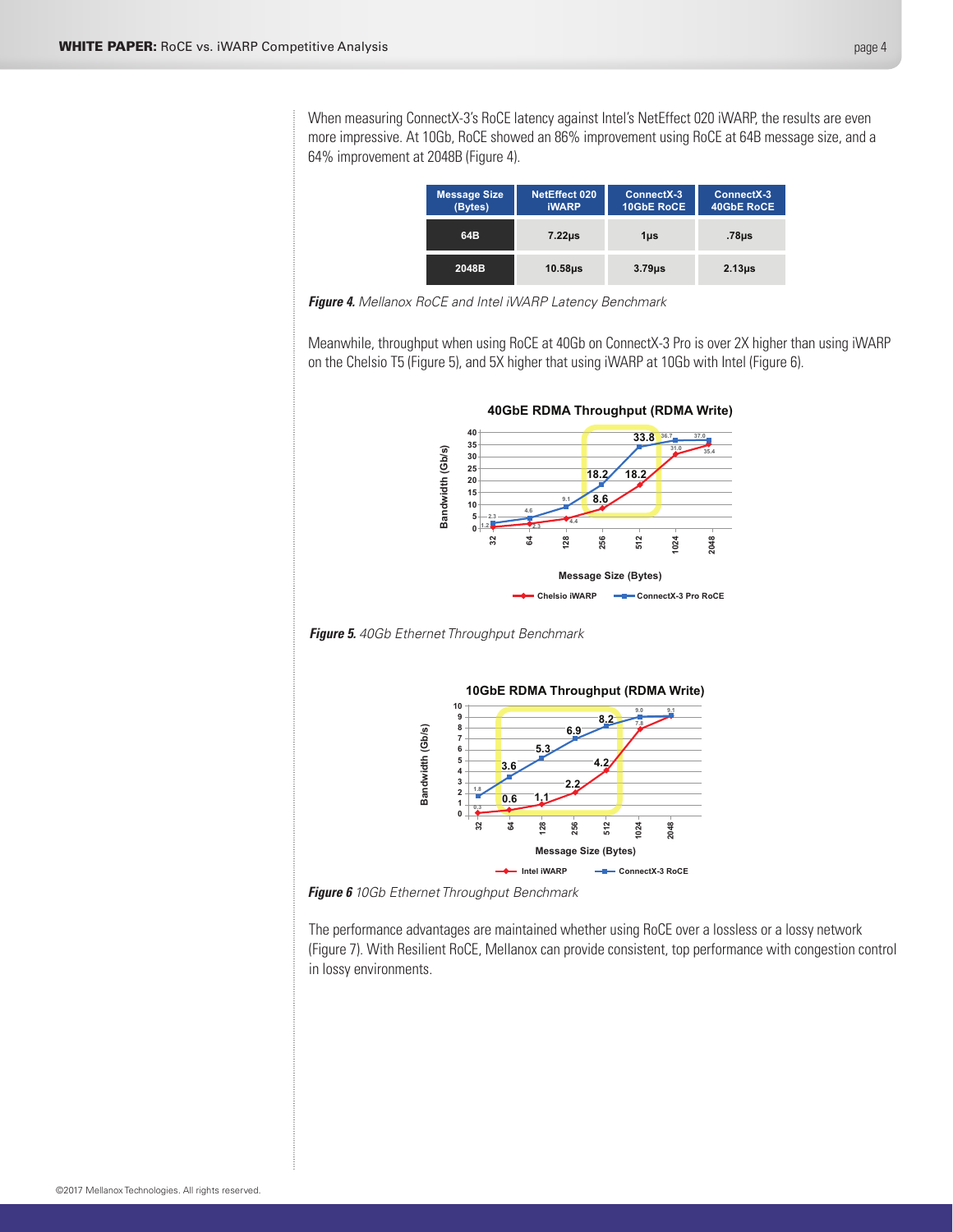<span id="page-4-0"></span>



# **Best Performance for Virtualization**

A further advantage to RoCE is its ability to run over SR-IOV, enabling RoCE's superior performance of the lowest latency, lowest CPU utlilization, and maximum throughput, in a virtualized environment. RoCE has proven it can provide less than 1 us latency between virtual machines while maintaining consistent throughput as the virtual environment scales. Chelsio's iWARP does not run over multiple VMs in SR-IOV, relying instead on TCP for VM-to-VM communication. The difference in latency is astounding (Figure 8).